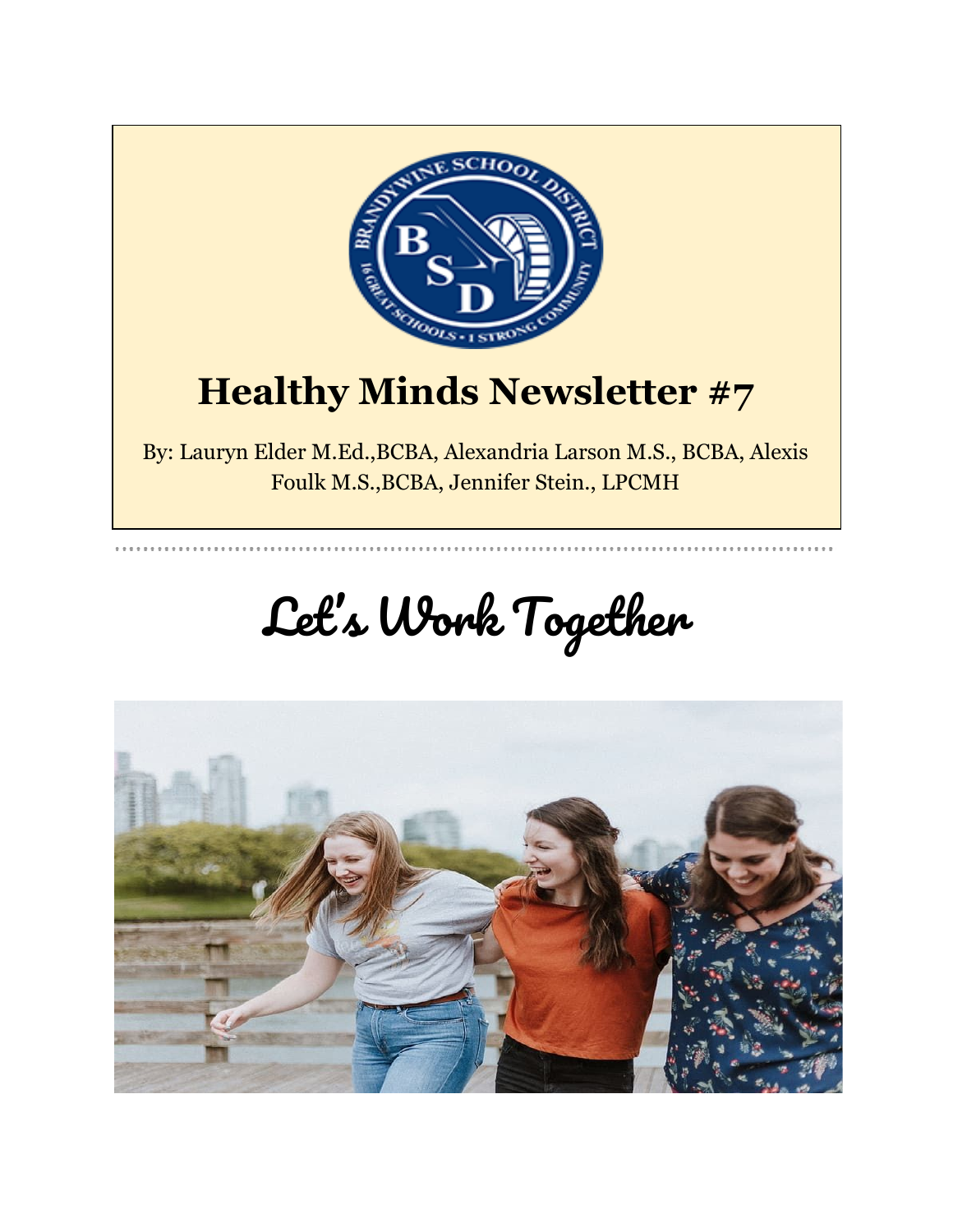How do you feel? Part 2

**By Tom Vail, LPCMH**

*Now that you have taken some time to recognize your feelings, to notice that they exist in the background or the foreground of your experience. Let's take some time to understand what they are, why they exist and how they af ect us.*

#### What are emotions?

We know from brain research that emotions exist deep within our brains. This reveals to us that emotions are very primitive and have been a piece of the human experience for a very long time and that they are vital. Our emotions provide us with critical information necessary for our survival. They do this in two ways. First, our emotions are part of a reward/punishment system designed to guide our behavior and maximize survival. Second our emotions are what we use to form bonds necessary for us to be social. In summary, emotions connect us to others and provide feedback that teach us danger from safety.

#### Why do emotions exist?

Let's think first about the reward/punishment effect of emotions. Everyone knows that if you put your hand on a hot stove you will experience pain. And we know that it is that pain that teaches us very quickly to pull our hand off of the stove. Some of our emotions serve the same role for us. We experience some of our emotions as pain. Two good examples of this are anxiety and disgust. Anxiety is generated when we encounter an experience that produces uncertainty. It is much safer to live life with certainty. So anxiety acts to steer us away from engaging in activities with unpredictable outcomes. For this reason, the behavior that most often arises from anxiety is avoidance. Disgust arises when we experience something that is extremely unappealing, for example; the smell of rancid meat. The behavioral manifestations of this feeling are gagging and moving away. Again these behaviors in response to the feeling of disgust will prevent us from even being able to eat rancid meat. This is good for our survival.

Emotions also act as a social glue, keeping us connected to each other. To illustrate this let's consider love and loneliness. Love, for almost all of us, is a very rewarding experience and drives us to behave in ways that increase our connection to others. Loneliness for most of us is a painful experience that encourages us to seek out the company of others and socially engage. Additionally, the best way for us to remain in social connection with others is through a shared emotional experience. If you ever doubt how important it is for us to have a shared emotional experience, look at successful advertising and political campaigns. Most successful campaigns rely on a shared emotional connection. On a more personal level, think about how it feels when someone understands you on an emotional level. I think you will know that this very much increases your feelings of connectedness.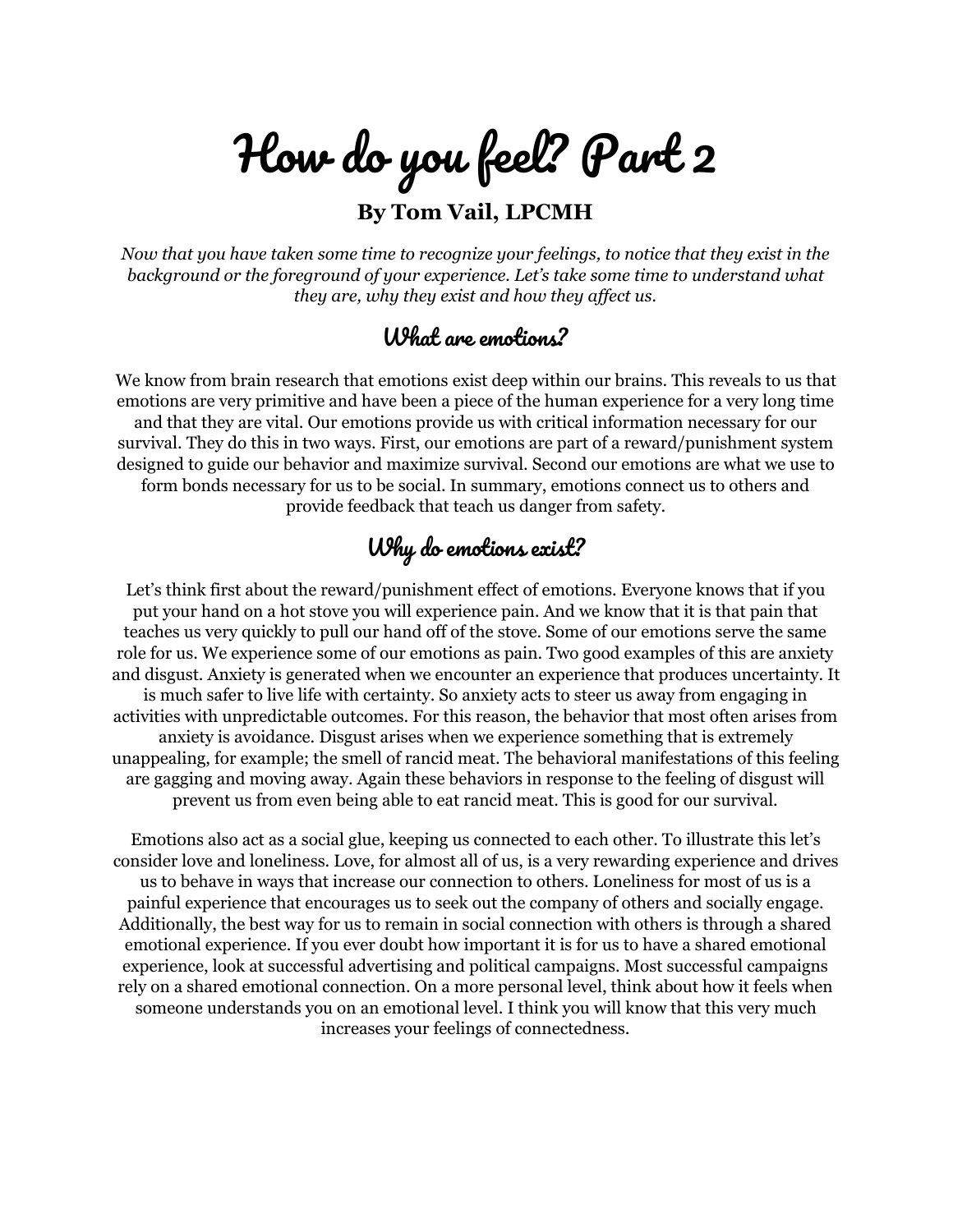#### How do our emotions affect us?

Based on what I have described the last two weeks, we know that emotions are almost always present, that they do not require our awareness to influence our behavior, that they can have a powerful influence on our behavior and our social connections But, even though they offer us ways to improve our chances at survival in very primitive situations, they also place many limits on our achievements if we allow them to lead us. In fact if all we do is, "follow our emotions" we will remain stuck and unable to grow. Just think for a second about anxiety; if we were to avoid everything that presented uncertainty, we would never try anything new. Then we would never be able to grow and evolve. So understanding our emotions and how they affect our behaviors and the behaviors of others is very important and one of many tools we need to live a successful and fulfilling life.

Now that you have spent some time recognizing your emotions, spend some time noticing how different emotions affect your behavioral choices. One way to do this, is to stop at different times in your day and notice what you are doing, then recognize what you are feeling and notice if there is a tension between what you are doing and how you are feeling or is it in alignment. I'd like you to become aware of what it is to act in congruence with your emotions and what it is like to make choices at odds with your emotions. As with most things in life, moderation is the key. People who act only on emotional impulses feel out of control, whereas those who ignore their emotions often feel disconnected, lonely and isolated. Check out your balance for yourself and see if it is working for you. Once you get good at it yourself, notice how emotions affect your child and how they impact their behavior.

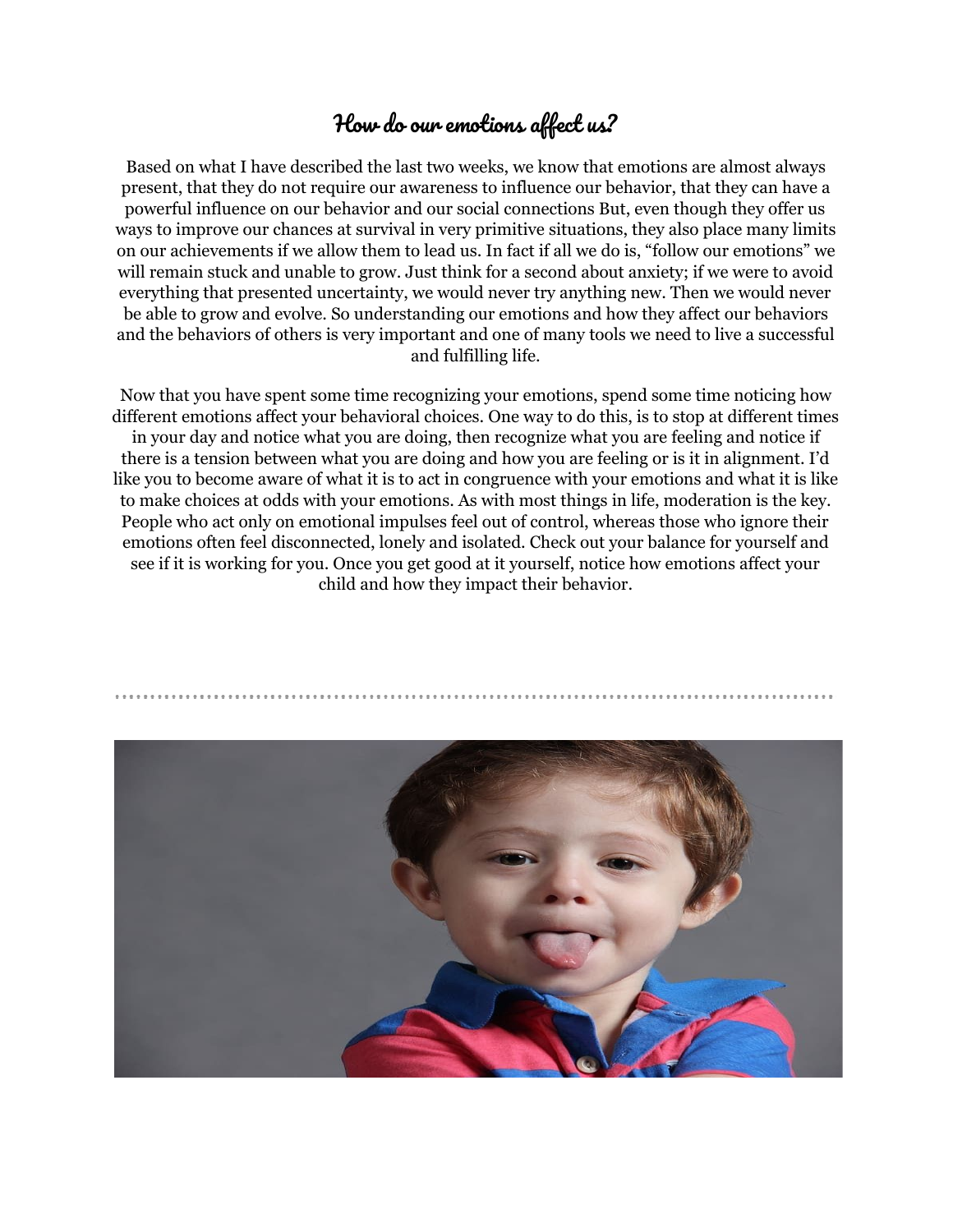### Fidgets: The fine line between sensory & distraction

Many kids have sensory needs, and it's important to understand when tools such as fidgets are being utilized as a support, and not a distraction. Below we will dive a little deeper into *what a fidget is, why we use them and how to set some boundaries* to increase their power! There have been *several* research studies indicating the use of a fidget to increase memory recall, engagement, and problem solving. Many studies also indicate the use of fidgets to increase attention and alertness. However, it is often a fine line between sensory & distraction, and we are here to help you understand the difference.

#### What IS a fidget?

Fidgets are objects that provide sensory input in the least distracting way. Sensory input can be used to replace sensory seeking behaviors such as out of seat behavior or any form of self stimulatory behavior that requires appropriate input to replace.

#### What is NOT a fidget?

Toys that create noise that distract those using them, or those around them from working. Toys that prevent work. Typically, if it can not be contained within one's personal space, it is not a fidget. Ideally fidgets are held in a single hand.

#### What can be used as a fidget?

It's important to remember that a fidget does not **need** to be an elaborate item, or popular toy.

#### Where can we use fidgets?

The idea of fidgets is for them to be small enough to hold in a single hand, so it can be used anywhere that sensory input is needed, or helpful! We can use fidgets while working at a desk, standing up, waiting in line, etc.

#### How can we teach the appropriate use of fidgets?

Just as we teach any other skill! It should be altered for each individual child. Remember, tools always need to be taught how to use, we should never assume a child understands rules and boundaries that were never clearly and explicitly taught. There are materials out there such as social [stories](https://www.andnextcomesl.com/2019/05/free-printable-fidget-social-story.html), and fidget contracts. However, materials are not absolutely necessary. *Show your child how to use the fidget, show them how to NOT use the fidget, and verbal prompt them if needed during the early stages of usage!*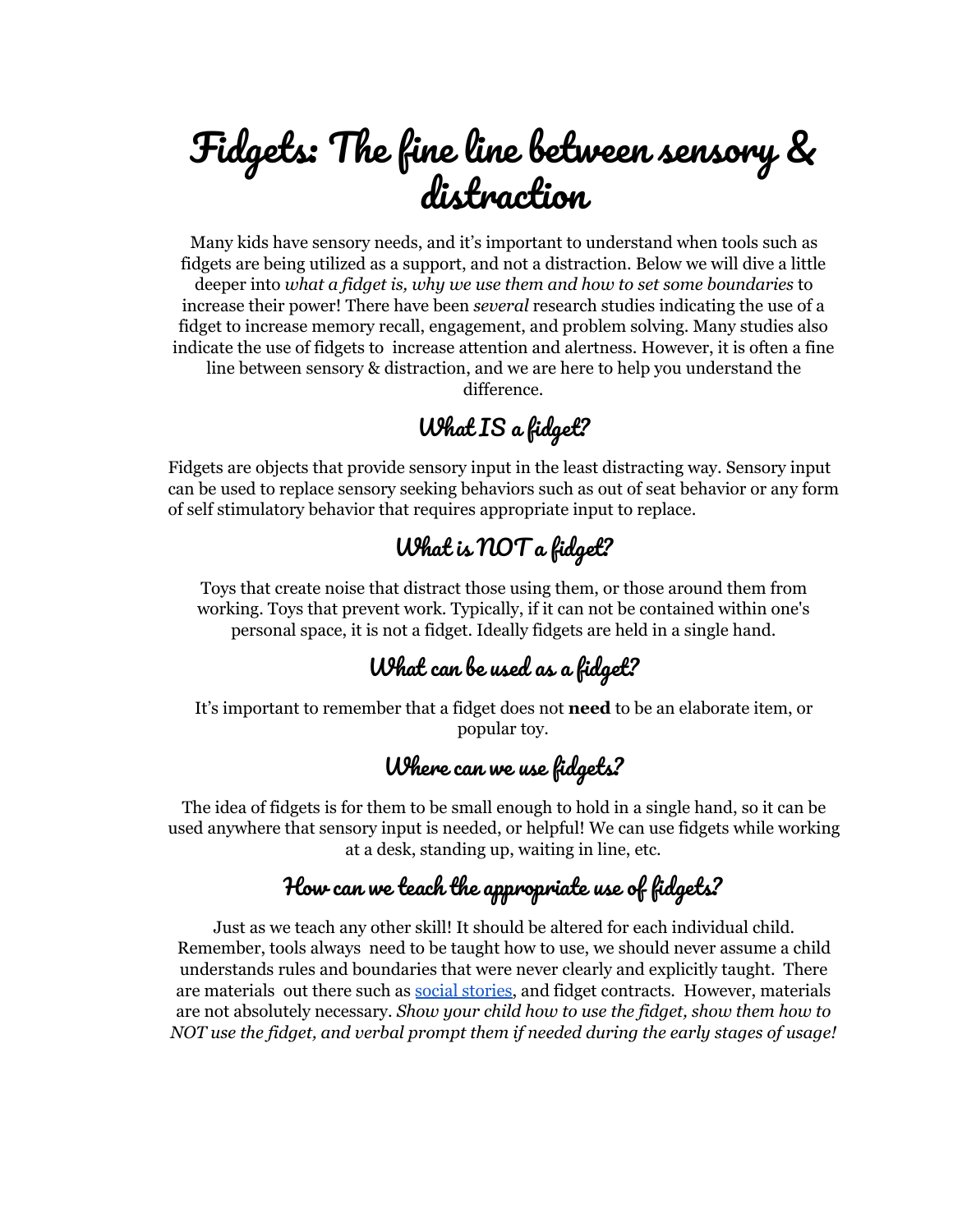#### Setting boundaries around Sensory

Setting boundaries around sensory allows sensory to remain separate from play, or become a distraction. Limiting usage to specific locations, assignments, times of day, etc. are a great way to make sure your child is getting the sensory input needed, while also not overdoing it! It is also important to create clear and concise rules around the use of fidgets, and [this](https://www.teacherspayteachers.com/Product/Fidget-Rules-Poster-3774701) is a great example of that!

Still need help? Occupational therapists, and behavior analysts can assist with whether or not a sensory tool is serving the function intended :)



Life Skills

While your kids are home, it's the perfect opportunity to teach them life skills, such as basic household chores or daily living skills. We often teach life skills through task analyses, which involves breaking down the skill into several steps, and teaching each step individually. We have provided two task analysis below for getting dressed and making coffee.

| <b>Getting Dressed</b>                                                                 | <b>Making Coffee</b>                                                                                                   |
|----------------------------------------------------------------------------------------|------------------------------------------------------------------------------------------------------------------------|
| Pick up pants and hold them with<br>$\bullet$<br>thumb and forefinger on each side     | Get the coffee maker, a "1 cup" measuring<br>$\bullet$<br>cup, ground coffee, and a coffee filter                      |
| Put one leg in one hole, and then the<br>$\bullet$<br>other leg through the other hole | • Take the basket and the coffee pot off of the<br>coffee maker                                                        |
| Pull pants up                                                                          | Fill the coffee pot with water up to the<br>$\bullet$<br>designated number of cups you would like<br>on the coffee pot |
| Lay shirt out with the back facing up                                                  | Pour all the water into the top of the coffee                                                                          |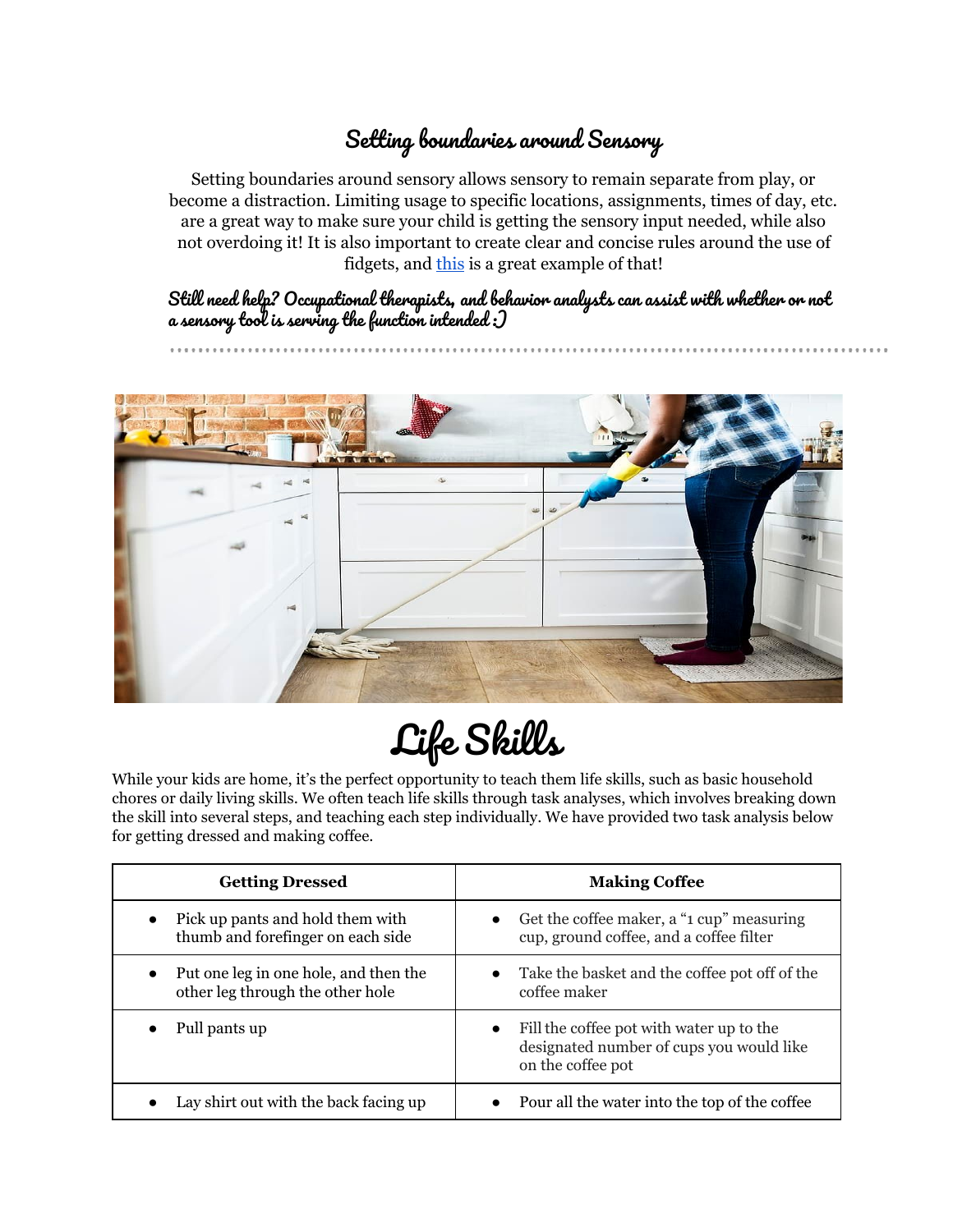|                                                    | maker                                                                               |
|----------------------------------------------------|-------------------------------------------------------------------------------------|
| Put arms through the shirt and in each<br>arm hole | • Place 1 coffee filter in the basket of the coffee<br>maker                        |
| Lift arms up and pull head through the<br>hole     | Measure and pour designated amount of<br>$\bullet$<br>coffee into the coffee filter |
| Pull shirt down                                    | Put the coffee pot on the burner and press<br>$\bullet$<br>start                    |

**Bring it all together**: Now that we are all home, it's the perfect chance to practice life skills with your child, such as **getting dressed.** If you have a child who **fidgets** a lot or needs to be holding a fidget, this may seem like a difficult task to teach. Just remember, there are appropriate times to use a fidget, and during task completion it can be a distraction. Try holding the fidget and offering it after your child completes the task. Also, make sure you are in tune with your child's **emotions,** as having a fidget could be a great coping mechanism for them when presented with a challenge.



# Social Skills: Understanding Personal Space

Personal space differs for everyone, but generally speaking, it is the close area around one's body. Some people prefer a larger personal space, some people don't mind standing closely to talk to someone. Regardless, respecting others' personal space is a social skill that can help individuals foster relationships in their social, personal and professional lives. When teaching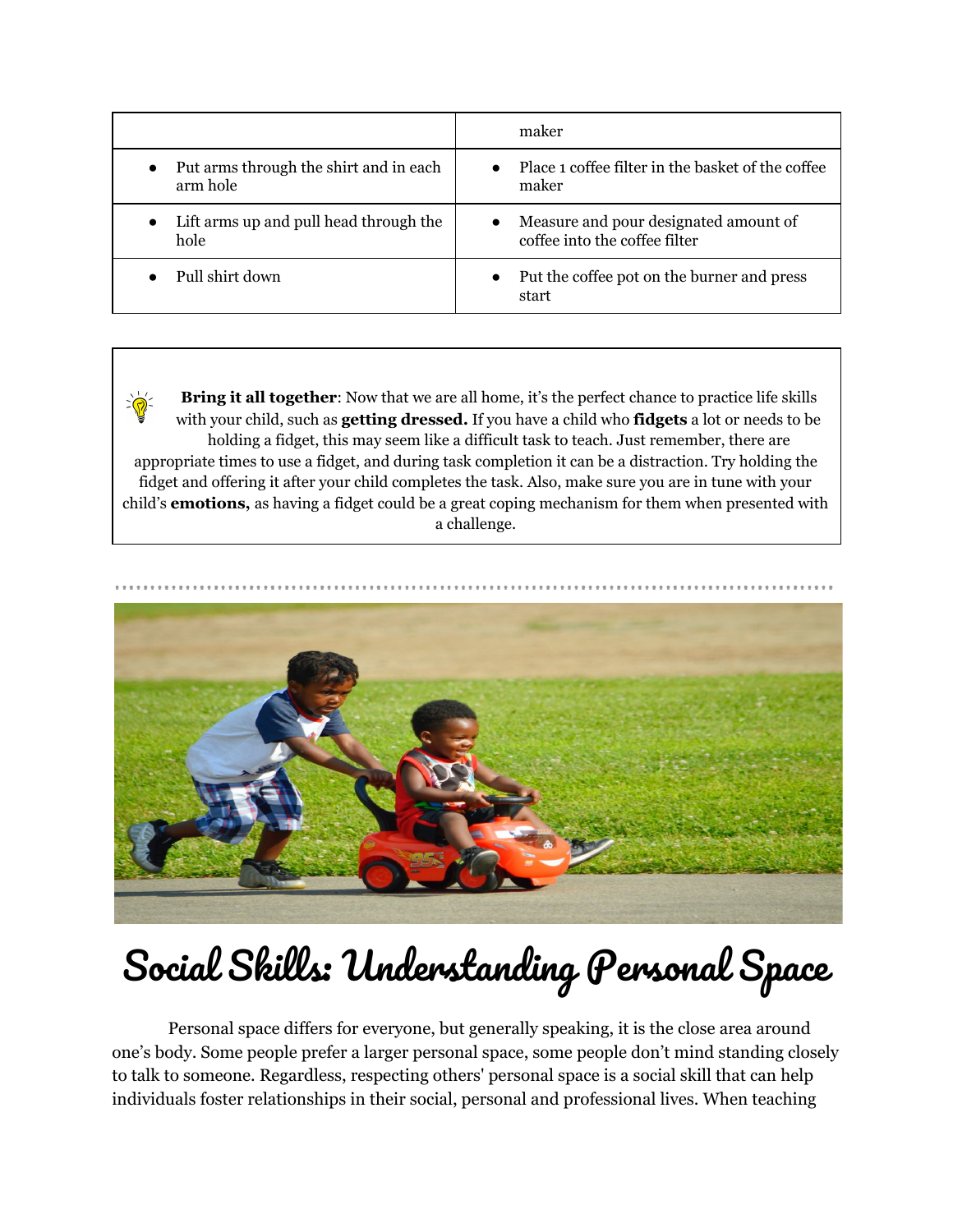personal space to your children, remember that personal space differs depending upon a few factors:

- 1. How well do you know this person? Are you very close? It is a family member or spouse? Personal space tends to be smaller when dealing with someone you know very well.
- 2. Is this person a friend at school? A teammate? A coworker? Personal space is typically arm's length when you are conversing with people you know.
- 3. Have you never met this person before? Is this person a stranger? Typically, when you are unsure about someone or slightly uncomfortable, personal space tends to be larger than normal.

If your child struggles with understanding personal space, here are a few tips you could try!

- **1. Model Appropriate Distance** You guessed it! Model, model, model! You are your child's biggest teacher, especially right now that we are all home. When speaking to others, stand at an appropriate distance.
- **2. Practice Personal Space -** If you know your child is having difficulties respecting personal space, there is nothing wrong with practicing! Have your child stick their arms out straight in front of them, stand in front of them where their arms stop. Then, switch! You hold out your arms and have them stand in front of you. "Seeing" personal space can help to understand!
- **3. Talk About it** -Having a conversation about personal space can help too! Ask your child how they feel when someone is too close, or too far away. Discuss why it's important to keep a distance (respecting space, making people feel comfortable).

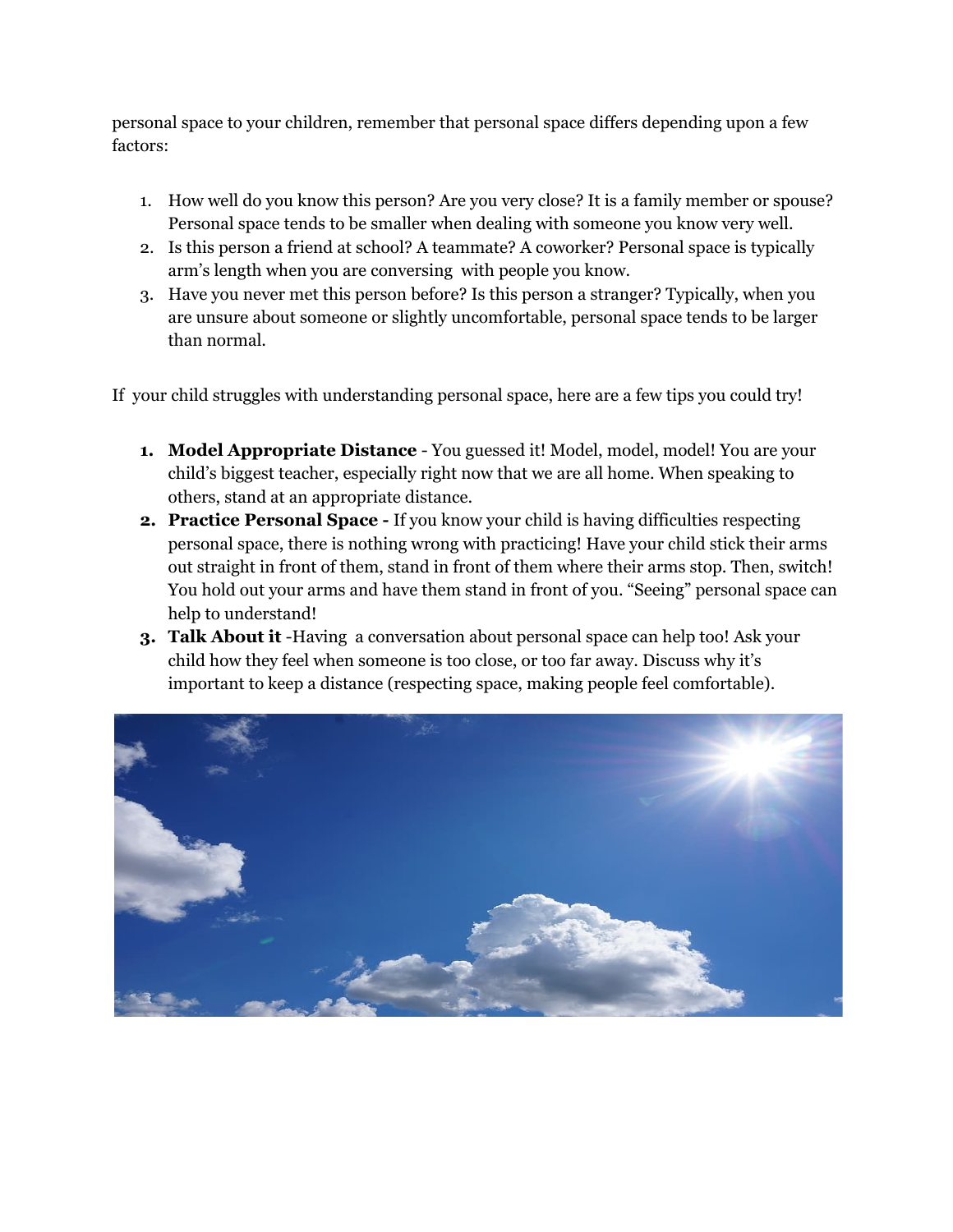### Mindful Moment



The Safari exercise is a great way to help kids learn mindfulness. This activity turns an average, everyday walk into an exciting new adventure.

Tell your kids that you will be going on a safari: their goal is to notice as many birds, bugs, creepy-crawlies, and any other animals as they can. Anything that walks, crawls, swims, or flies is of interest, and they'll need to focus all of their senses to find them, especially the little ones (Karen Young, 2017).

A similar exercise for teens is the mindfulness walk. This exercise provokes the same response in children that a mindful walk elicits in teens: a state of [awareness](https://positivepsychology.com/self-awareness-matters-how-you-can-be-more-self-aware/) and grounding in the present. This can also lead to opportunities for conversations with your teen and opportunities for you to listen.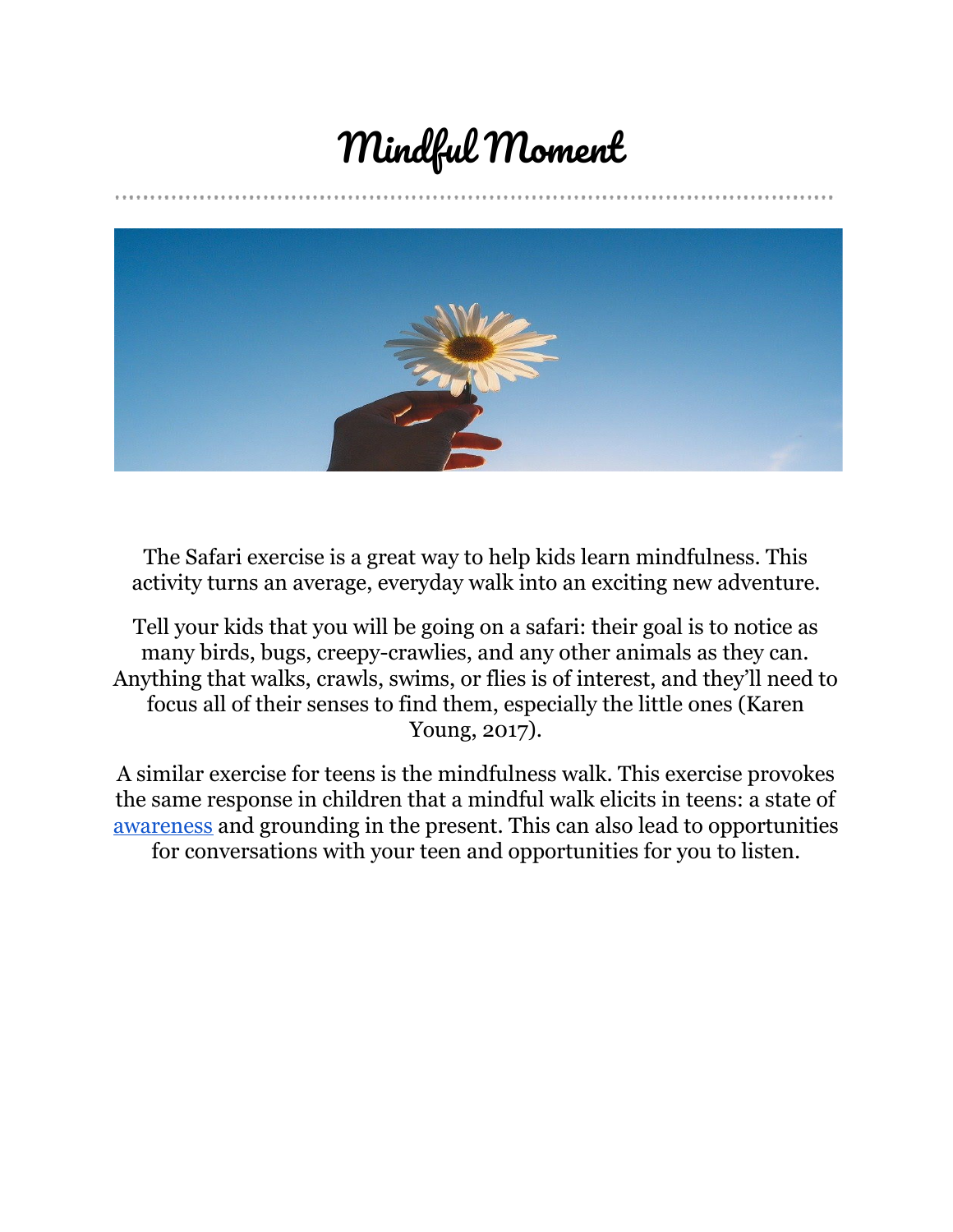## Weekly Tips

- **1. Make a to-do list.** Making lists when I feel my mind racing is very helpful. It's important to remember that not everything needs to be done in one day. Make a list, clear your mind, complete what you can, and forgive yourself if you do not get it all done! -**Lauryn Elder M.Ed.,BCBA**
- **2. Sit outside!** Never underestimate the power of a little fresh air and sunshine! When it's nice outside, take a little break and enjoy the weather! With the stay-at-home order still in place, it's easy to get a little antsy! Break up the routine and enjoy the outdoors any way you can! -**Alexis Foulk, M.S., BCBA**
- **3. Check in with your kids.** It's easy to get caught up in the business of quarantine life, but don't forget to check in with the family every day. Try doing at least one daily check in to ask how everyone is feeling. Knowing how everyone in the house feels can help the day go much better sometimes. **-Alexandria Larson M.S., BCBA**
- **4. Don't forget the importance of self-care.** As we enter the 8 th week of school closure and time together at home, it may be a time when many of us are losing momentum on some of our self-care behaviors. This is a great week to recommit yourself to the three behaviors that ward off depression. 1. Exercise 2. Get sunshine for at least 30 minutes every day. 3. Maintain social connections by reaching out to those you love and who love you! -**Tom Vail., LPCMH**